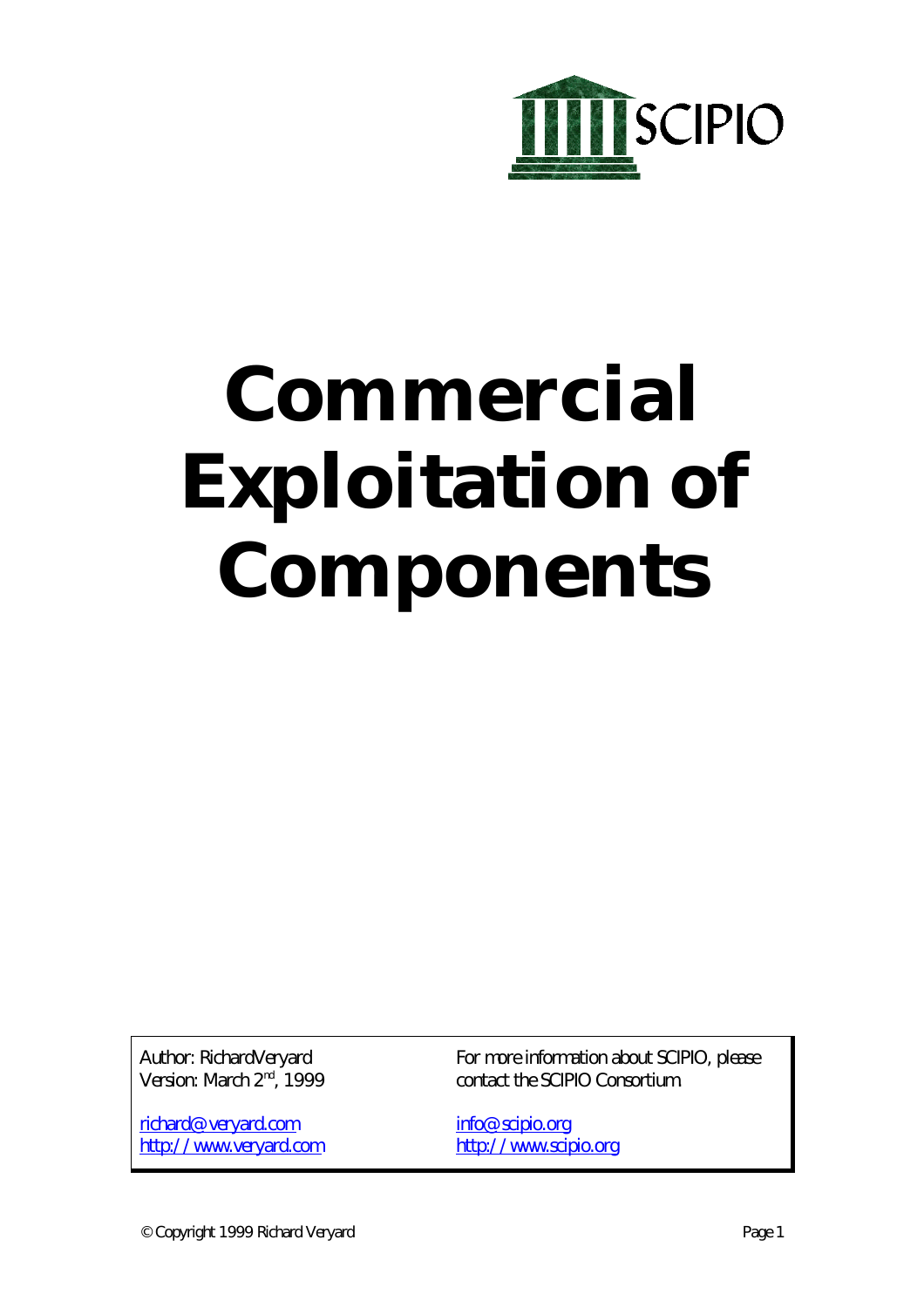# Preface

# Purpose of document

This document is aimed at software suppliers and other software organizations wishing to sell software components.

It is relevant both to traditional software suppliers moving into CBD, as well as in-house software organizations wishing to gain commercial advantage from existing software assets.

It is also relevant to component brokers and other intermediaries, and to the builders of component repositories and support tools.

# **Status**

Working draft. Guidelines and techniques not fully enumerated.

# Questions and exercises

 ${\bf Q}$   $\quad$  These questions are inserted for the reader to consider, or to discuss with colleagues and friends. In classroom situations, they may be suitable for short group discussions.

# Acknowledgements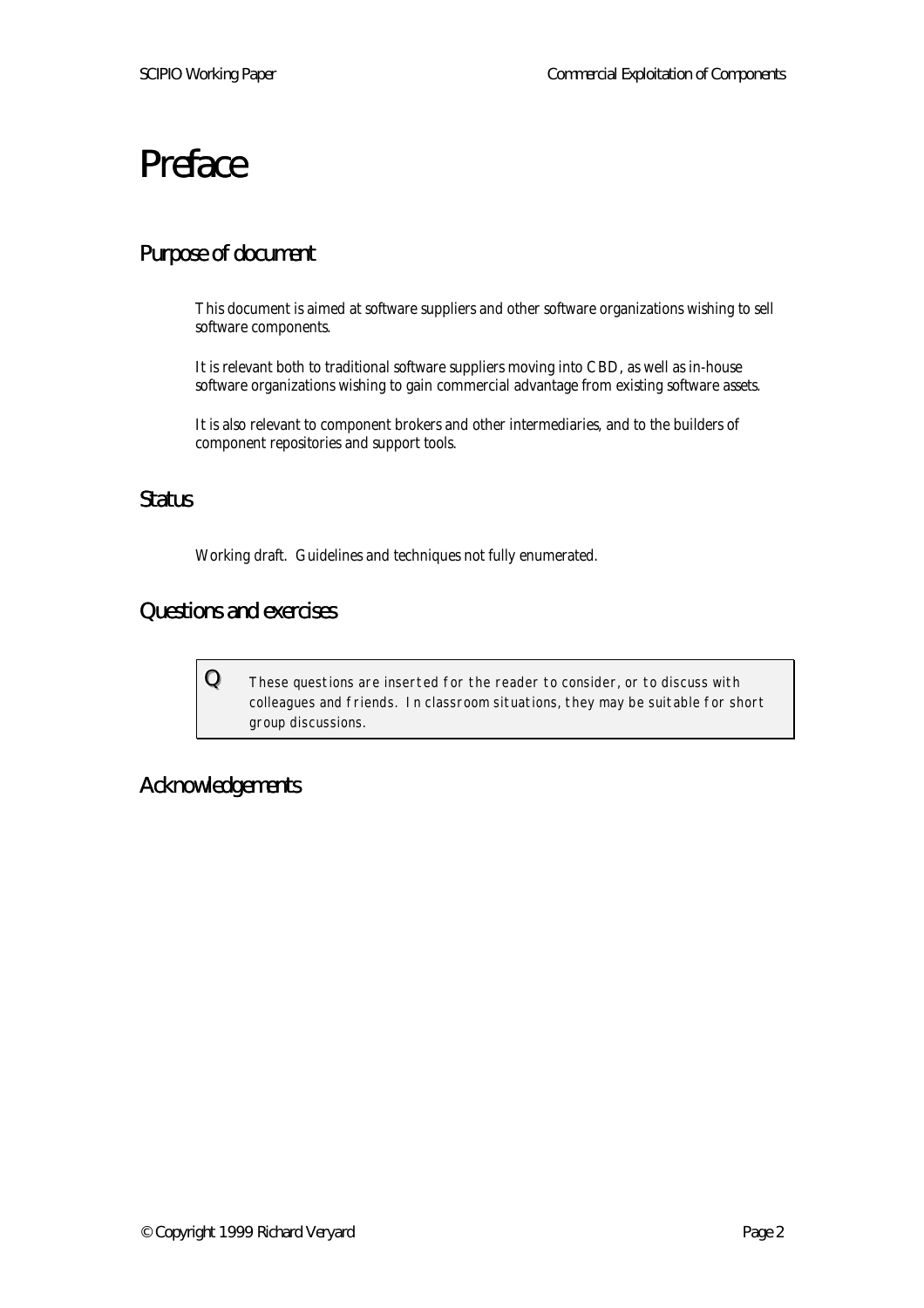# Introduction

One of the central ideas of CBD is that of a separation between a **service**, provided through an external interface, and the pieces of code that **implement** this service.

This separation is increasingly reflected in the software marketplace. Some software suppliers continue to focus on providing well-crafted pieces of code, while others have repositioned themselves to providing services.

This separation applies at any level of granularity. Thus even the supplier of a very small software component may be service-focused, while many package suppliers and application assemblers remain implementation-focused.

|               | <i>Service focus</i>                              | <b>Implementation</b> focus                            |
|---------------|---------------------------------------------------|--------------------------------------------------------|
| Large-grained | Application package sold in terms of<br>services. | Application package sold in the<br>traditional manner. |
| Small-grained | Component sold as black-box<br>service.           | Component sold as white-box<br>pattern.                |

There are some important potential strategic advantages for the supplier who is servicefocused:

|                                   | Service focus                                                                                           | <b>Implementation</b> focus                                                                                  |  |
|-----------------------------------|---------------------------------------------------------------------------------------------------------|--------------------------------------------------------------------------------------------------------------|--|
| <i>Potential</i><br>advantages    | Closer relationship with<br>≻<br>customer demand. Faster<br>response to changing patterns of<br>demand. | Closer relationship with<br>➤<br>technology.                                                                 |  |
|                                   | Pricing based on use-value.<br>➤<br>Good profit margins for the<br>right product.                       |                                                                                                              |  |
|                                   | Opens up new charging options<br>⋗<br>(e.g. pay per use).                                               |                                                                                                              |  |
| <b>Potential</b><br>disadvantages | Demands new capabilities<br>➤<br>throughout supplier<br>organization.                                   | Loss of control of customer<br>➤<br>relationship - dealing with<br>customers through<br>intermediaries.      |  |
|                                   | May not be able to respond as<br>⋗<br>quickly to radical technological<br>developments.                 | Commodity-based pricing.<br>➤<br>Profit margins squeezed by<br>competitors, and eroded by<br>intermediaries. |  |

However, these strategic advantages are only available to a supplier with a high level of commitment to CBD by the enterprise as a whole, as well as a reasonable level of experience.

This document considers some of the implications of a CBD service focus on the business processes of a typical software supplier, and offers an outline solution.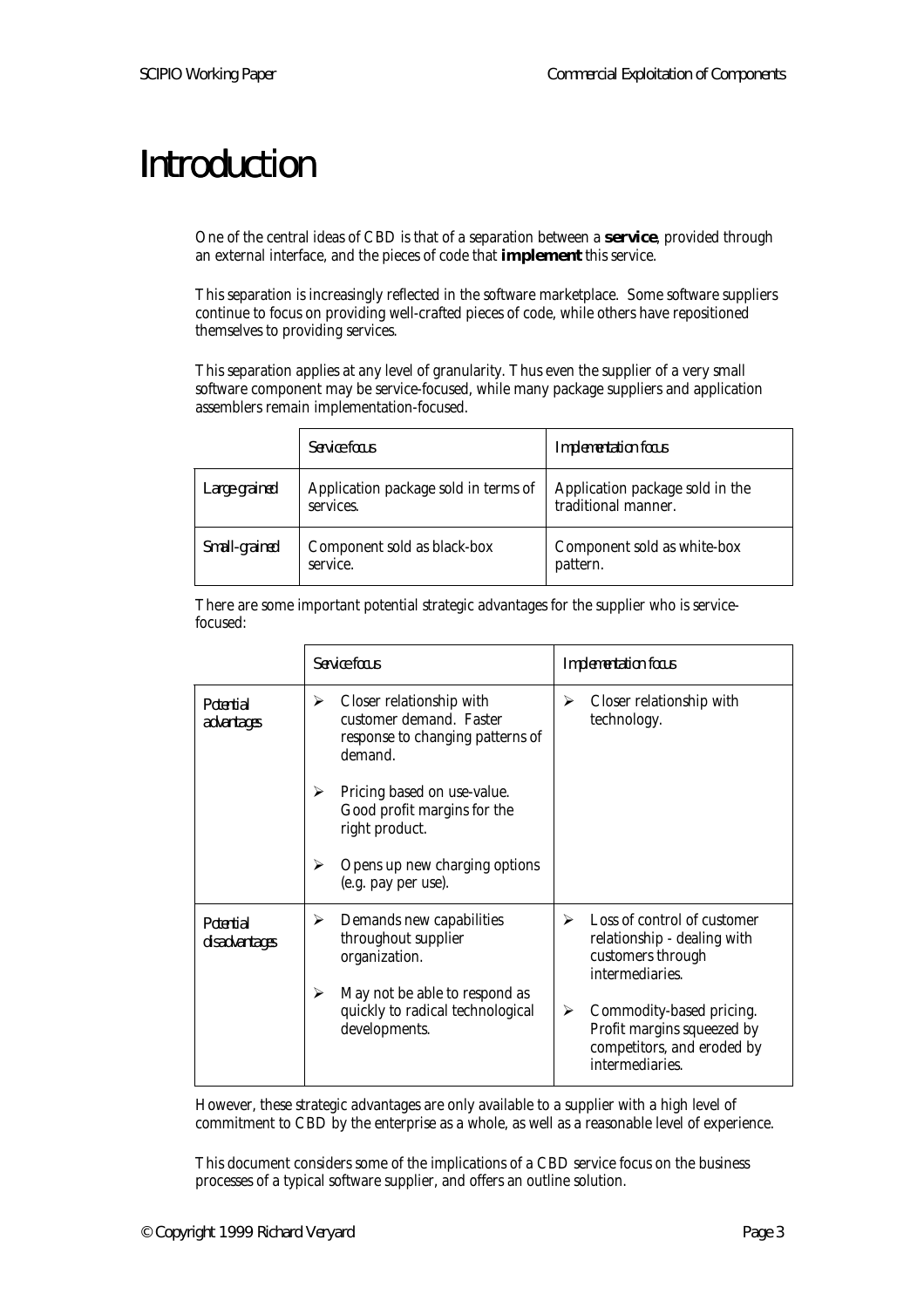# Method

The approach outlined in this document is based on the SCIPIO method. It has the following components.

| <b>Market Analysis</b>                                  | What is the nature and structure of the demand for services that we<br>can provide through software components?                                                          |  |
|---------------------------------------------------------|--------------------------------------------------------------------------------------------------------------------------------------------------------------------------|--|
|                                                         | What specific requirements can we identify? How should we<br>generalize these requirements?                                                                              |  |
|                                                         | What are the dimensions of diversity of this demand? What are the<br>design variables that will control market penetration?                                              |  |
|                                                         | What is the potential value of these services to potential customers or<br>users, and how can this be maximized?                                                         |  |
| <b>Supply</b><br><b>Architecture</b>                    | How are the services to be configured and layered?                                                                                                                       |  |
|                                                         | How is the software that delivers the services to be configured and<br>layered?                                                                                          |  |
|                                                         | How should we maintain a robust mapping between the service<br>architecture and the software architecture?                                                               |  |
|                                                         | How much open access to these architectures do we want our<br>customers to have?                                                                                         |  |
| <b>Component</b><br><b>Product</b><br><b>Management</b> | What is the "whole product" that is sold to customers? How will it be<br>presented and packaged? What is required to support the service in<br>addition to the software? |  |
|                                                         | What terms of sale? How will the customers pay for the acquisition,<br>deployment or use of your components? How will you fix the price?                                 |  |
|                                                         | What rights do customers have? Can they sell these services (perhaps<br>bundled with other services) to their own customers? Can they modify<br>the source code?         |  |
|                                                         | What is your commercial target for this component? How many do<br>you need to sell, to cover your costs, and to achieve the desired return?                              |  |
| <b>Capability</b>                                       | What software development capabilities do you need to develop?                                                                                                           |  |
| <b>Development</b>                                      | What software product management capabilities do you need to<br>develop?                                                                                                 |  |
|                                                         | How do you need to change your business processes to support an<br>entry into the component marketplace?                                                                 |  |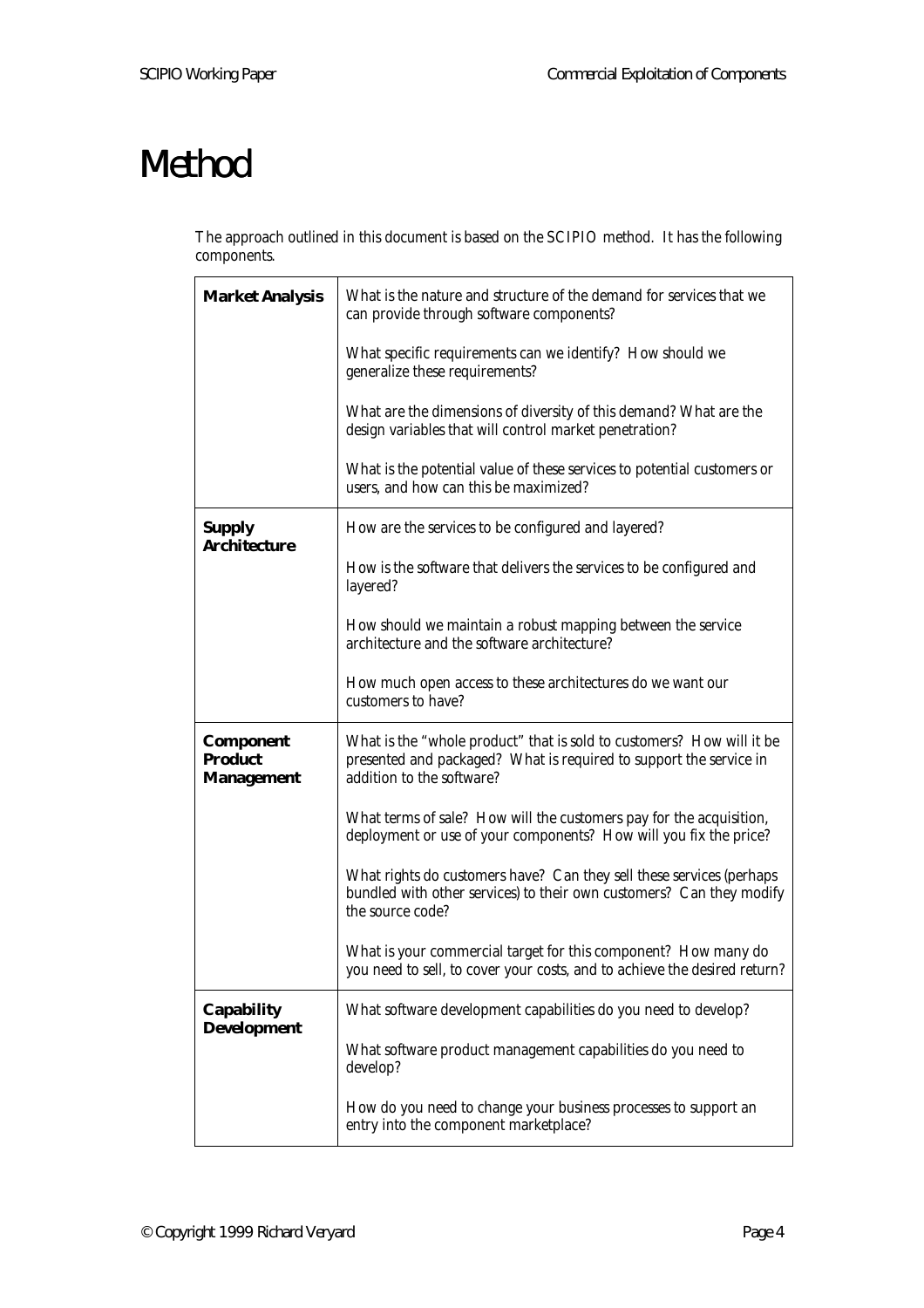# Market Analysis

Advanced modelling techniques are available for various aspects of market analysis, including:

- $\triangleright$  To analyse the structure of demand in a market, where the market is regarded as a complex ecology.
- $\triangleright$  To analyse the structure of requirements.
- $\triangleright$  To quantify the demand, and the distribution of demand.

Understanding the structure of demand.

### **Key Issues**

 $\triangleright$  What is the nature and structure of the demand for services that we can provide through software components?

Understanding the structure and distribution of requirements.

#### **Key Issues**

- $\triangleright$  What specific requirements can we identify?
- $\triangleright$  How should we generalize these requirements?
- $\triangleright$  What are the dimensions of diversity of this demand? What are the design variables that will control market penetration?

# **Guidelines**

One of the important concepts of component requirements is **requisite variety**. A component or service with too much variety is not manageable; a component or service with too little variety is not likely to achieve a satisfactory market penetration.

There may be variety in both functional and "non-functional" requirements. Some users may want high performance and high reliability, and be prepared to pay a premium price for component services with these qualities. A user with only a thousand transactions per month may not want to pay for a component service that is designed to handle a million transactions an hour.

Quantifying demand, and the distribution of demand

# **Key Issues**

- $\triangleright$  What is the overall size of the market?
- $\triangleright$  How much demand is there for any given permutation of features and qualities?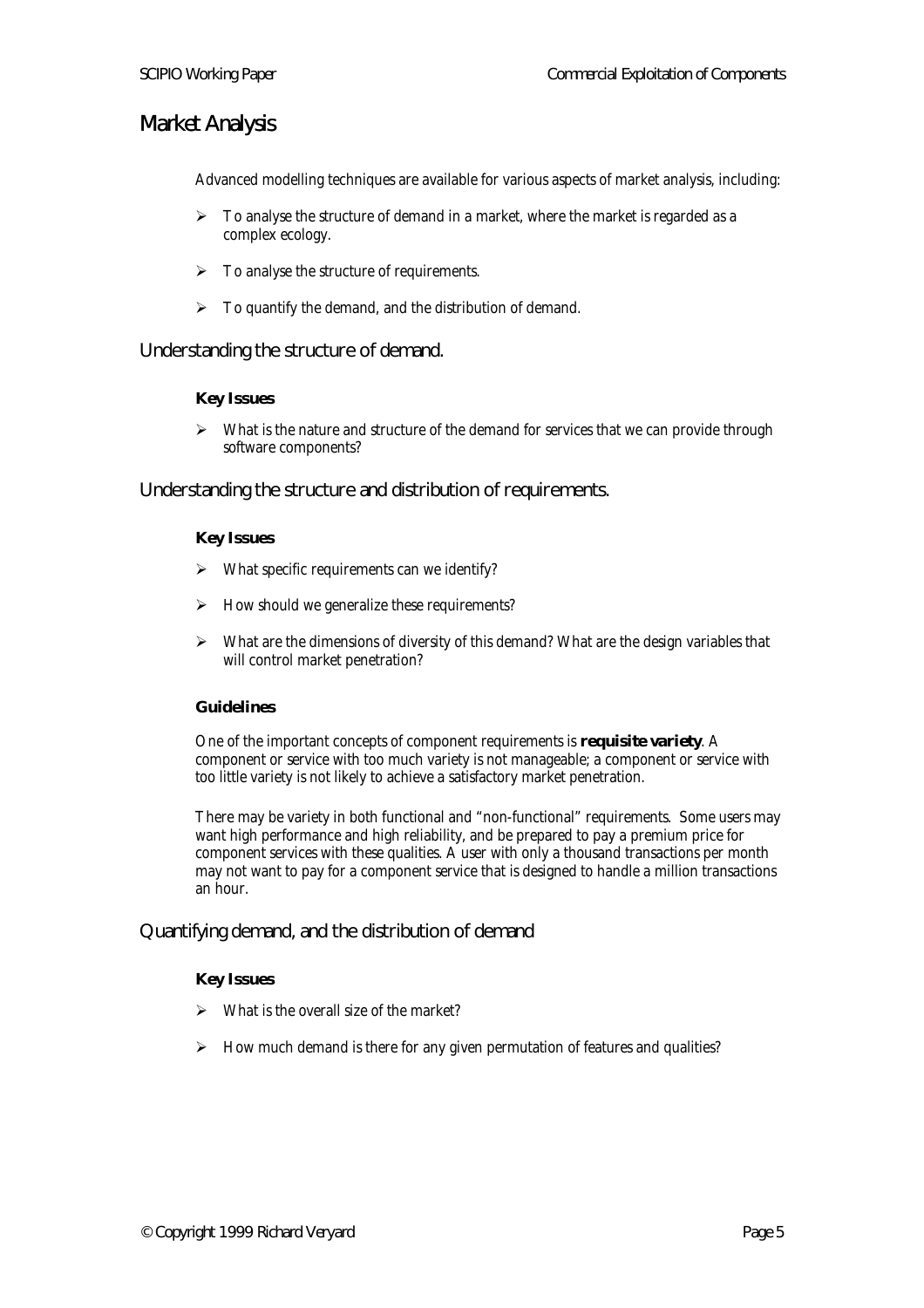# Quantifying value

# **Key Issues**

 $\triangleright$  What is the potential value of these services to potential customers or users, and how can this be maximized?

#### How much analysis?

One of the key questions for any software supplier is: how much market analysis do I have to do, and do I need to use formal methods? We can identify three cases.

| Implicit          | <b>Explicit</b>  |                        |
|-------------------|------------------|------------------------|
| <b>Informal</b>   |                  | Formal                 |
| Private intuition | Shared intuition | Sophisticated analysis |

At one extreme, an understanding of the market is implicit, taken for granted. Some of the people involved may have some private and intuitive notions of market structure and forces, but these are not openly discussed.

 ${\bf Q}\equiv$  1s this ever a valid approach? How much experience of a market does a person need to make reliable intuitive judgements?

At the other extreme, the market analysis is carried out formally, using advanced market modelling and market research techniques.

| Q | Is this always a valid approach? How much capability and prior experience does |
|---|--------------------------------------------------------------------------------|
|   | an organization need to be able to make good use of sophisticated research?    |

In between these two extremes, there is a shared market analysis process. Market analysis is still largely intuitive rather than formal, but it can be challenged and refined in peer-group discussion. Where this process reveals specific areas of uncertainty or risk, these can be explored more formally.

For most organizations new to this game, it is wise to start in the middle, drawing on external expertise where necessary to support a fairly simple but complete market analysis.

As the organization gains experience in the commercial exploitation of components, it can start to use more advanced modelling techniques to produce more precise answers.

# Supply Architecture

My friend David, who is an expert on software components, recently complained about the maintenance on his expensive German automobile. He wanted the garage to fix a faulty rear light. It turned out that the light was part of a larger component and he needed to have the entire rear light cluster replaced, costing several hundred pounds.

He asked who made the decision to set the unit of replacement at the level of the rear light cluster. Was it a production engineering decision? Surely the marketing role would not have misrepresented customer requirements so badly?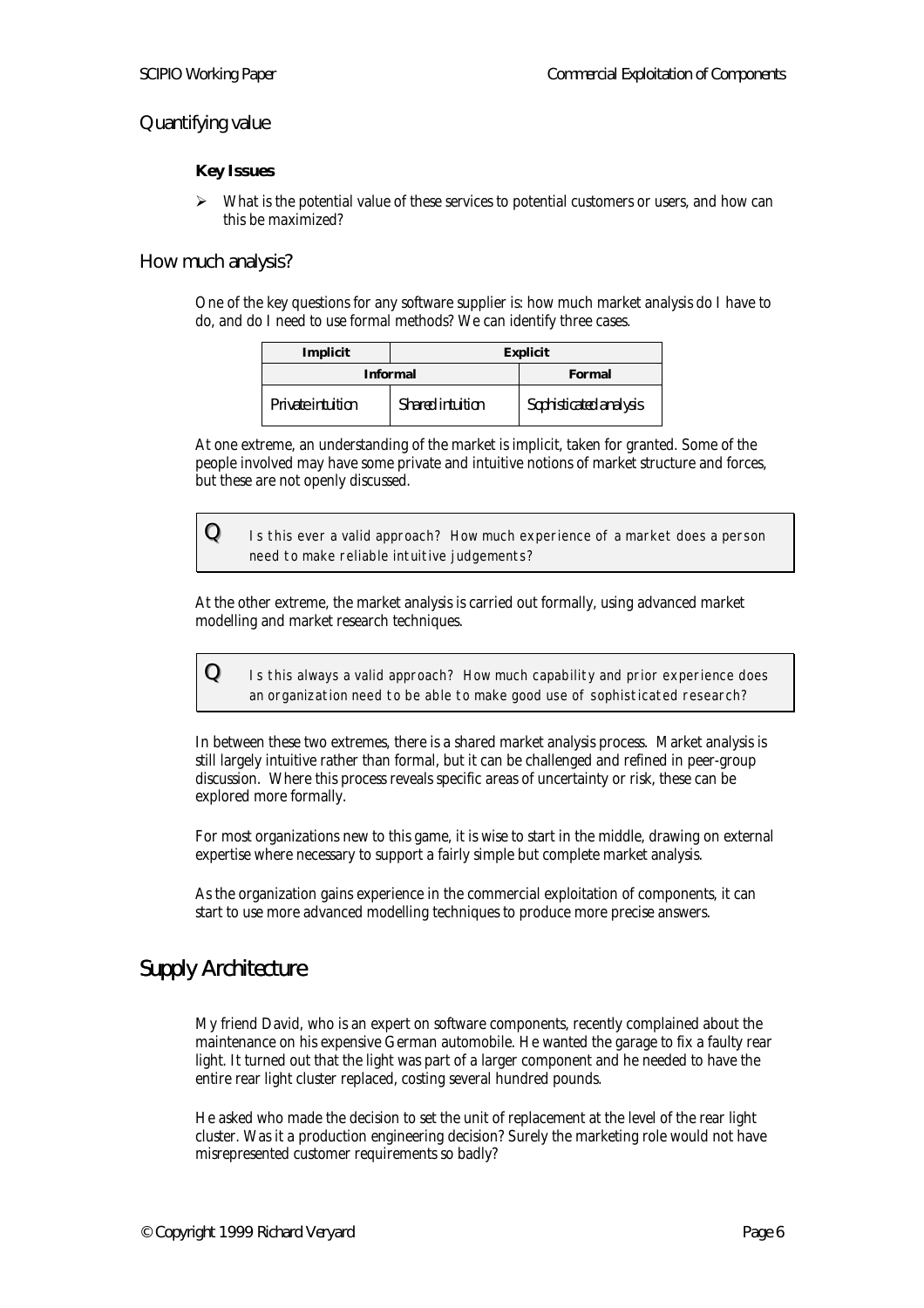Sadly for us consumers, the key question for many marketing departments is not

*(A) which component architecture would be most convenient for most of our customers?*

but

*(B) does this component architecture make any difference to the likely volume of sales?*

In other words, does the car-maker care whether it costs you more to fix your rear light? How much money do they make from selling spare parts?

(Perhaps the most skilled marketing departments are those that manage to put an A-style presentational spin on a B-style decision. In other words, they can persuade the customers and even the industry analysts - that they put the customers' interests above their own. And then there's Microsoft.)

Another industrial analogy is the mobile phone. Most of us have good-looking phones, with lots of features, but with an almost unusable menu structure, with strange interactions between the features of the phone and the features of the connection service (I have not succeeded in sending a fax from my phone yet) and no upgrade path (I cannot use some of the accessories that are available for my type of phone, because my phone has an earlier version of the software). As long as we consumers tolerate this, the manufacturers have no incentive to improve these aspects of the product design.

The relevance of this for software components should be obvious. Any software vendor (or consortium) that designs a component architecture that is not driven by their own business advantage is naive and therefore strategically vulnerable.

Configuring services to satisfy market demand.

#### **Key Issues**

 $\triangleright$  How are the services to be configured and layered?

Configuring software assets to deliver services.

#### **Key Issues**

- How is the software that delivers the services to be configured and layered?
- ÿ How should we maintain a robust mapping between the service architecture and the software architecture?

Controlling access to architecture.

#### **Key Issues**

- ÿ How much open access to these architectures do we want our customers or third parties to have?
- $\triangleright$  How (to what extent) do you intend to control customization and modification?
- $\triangleright$  Do you want to provide public access to internal interfaces? Which ones, to what level of granularity? Do you want to provide public access to design or code?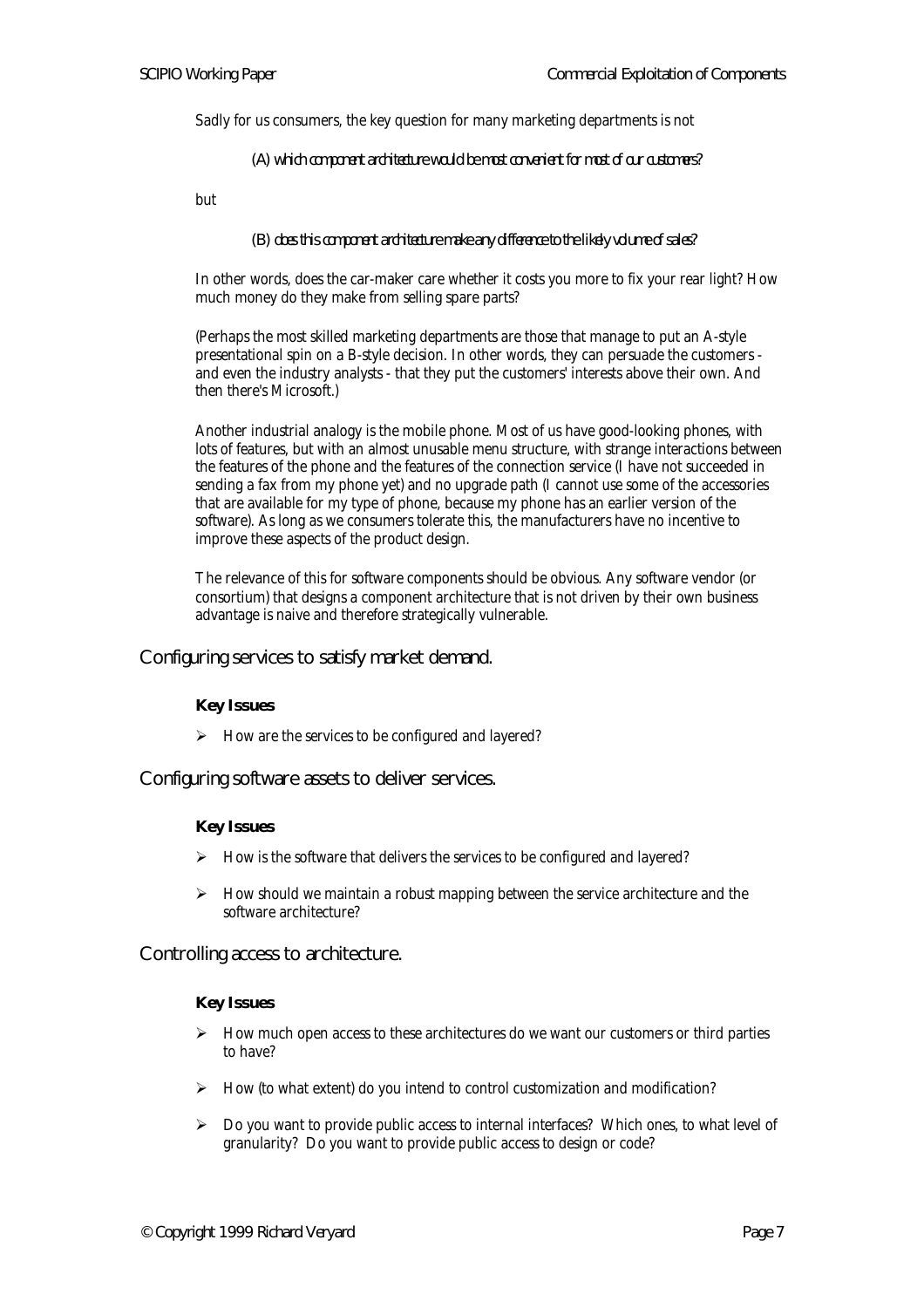Understanding business implications of architectural decisions.

# **Key Issues**

- $\triangleright$  How does this architecture affect customer perceived value?
- $\triangleright$  How does this architecture affect our production, marketing and support costs?
- $\triangleright$  How robust is this architecture in the face of likely competitor / industry behaviour and trends?

# Component Product Management

# Product Planning

# **Key Issues**

 $\triangleright$  What is your commercial target for this component? How many do you need to sell, to cover your costs, and to achieve the desired return?

Product Scope and Variety

# **Key Issues**

 $\triangleright$  What is the "whole product" that is sold to customers? How will it be presented and packaged? What is required to support the service in addition to the software?

# Pricing / Packaging

# **Key Issues**

- $\triangleright$  How much are your components worth to your customers?
- > What terms of sale? How will the customers pay for the acquisition, deployment or use of your components? How will you fix the price?

# **Guidelines**

Charging options include:

- $\triangleright$  One-off payment upfront.
- $\triangleright$  Free use of software for trial period, followed by one-off payment.
- $\triangleright$  Free use of software for development. Payment per installation.
- $\triangleright$  Payment per time period.
- $\triangleright$  Payment per use.
- $\triangleright$  End-user product distributed free. Payment for developer or server products.
- $\triangleright$  Use is free, funded by advertising.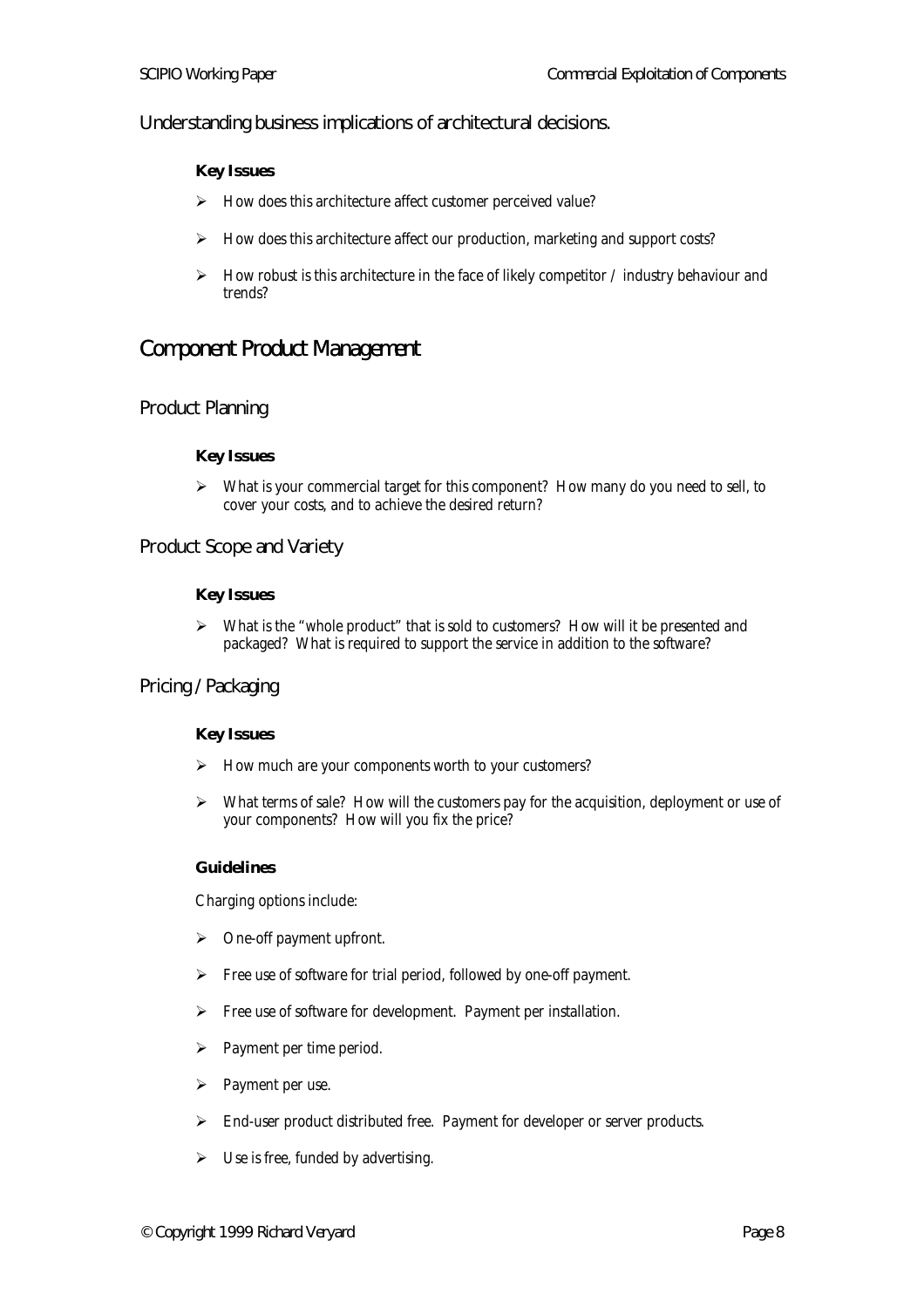${\bf Q}$  Think of examples of popular software and related services that adopt any of these charging mechanisms.

 ${\bf Q}\equiv$  What other charging mechanisms can you think of?

# Packaging / Publication

### **Key Issues**

- What are the options for delivery and operation?
- $\triangleright$  What rights do customers have? Can they sell these services (perhaps bundled with other services) to their own customers? Can they modify the source code?
- $\triangleright$  Is there a demand for a source code escrow service?
- $\triangleright$  How frequently do you intend to release new versions & upgrades?

#### **Guidelines**

The supplier should probably aim to control the adaptation of components - but only if both of the following conditions hold:

- $\triangleright$  You have the capability and resources to perform and support any required adaptation itself. (This depends on a careful assessment of your processes.)
- $\triangleright$  Customers accept that you will perform all adaptation. (This depends on a careful analysis of market forces.)

# Organization Learning

As described in this document, the "ideal" way to sell components is to define a set of services that meets a defined market/customer demand, and then design the best way to deliver these services as a set of components.

However, the "ideal" way is not suitable for all situations.

Many software suppliers, even fairly sophisticated ones, are not yet ready for this. They are not yet prepared to integrate CBD fully into their business strategy, although they are at least starting to introduce CBD into their software architectures and development processes.

If this is true for your organization, then you will need to find adhoc answers to the key questions, and accept that these answers will need to change over time, as your organization starts to get more fluent with CBD in sales and marketing, and also in customer/product support.

# Product Innovation

# **Key Issues**

 $\triangleright$  What software development capabilities do you need to develop?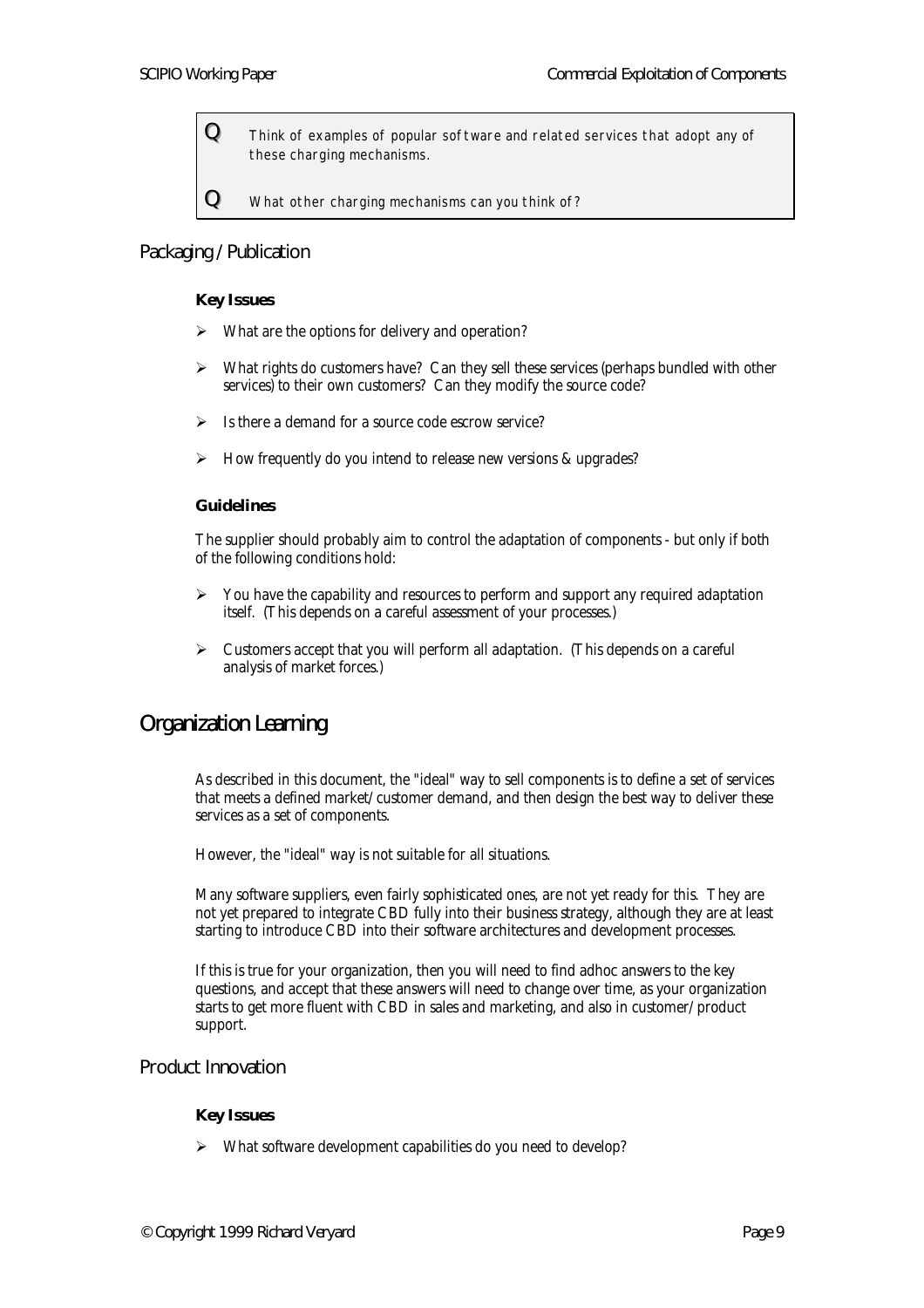# Process Innovation

# **Key Issues**

> What software product management capabilities do you need to develop?

# Planning Innovation

# **Key Issues**

- $\triangleright$  How do components fit your business strategy?
- $\triangleright$  How do you need to change your business processes to support an entry into the component marketplace?
- $\triangleright$  What is the level of component awareness & capability
	- ÿ Within your organization?
	- $\triangleright$  Among your customers?
	- $\triangleright$  Among key third parties?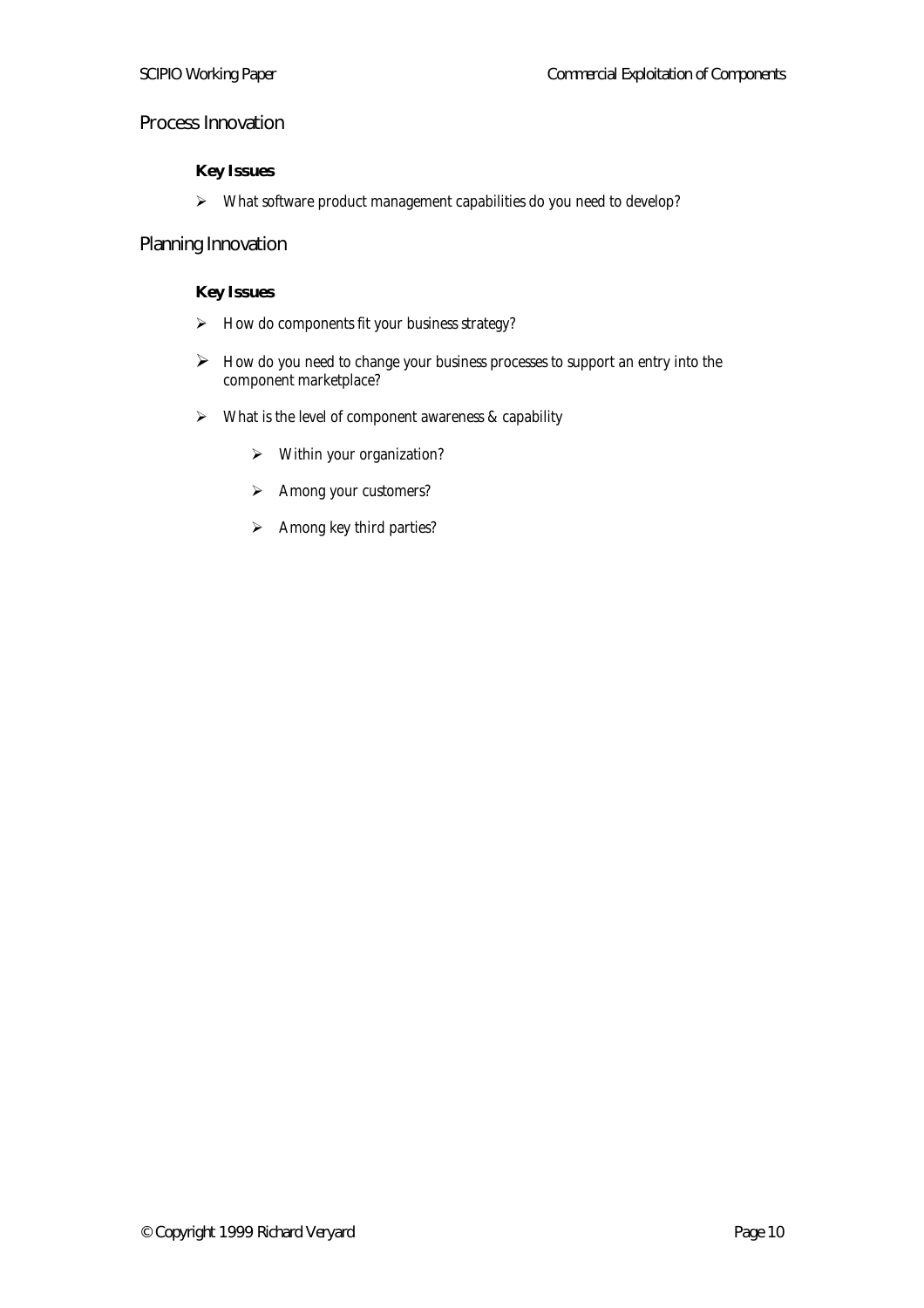# Checklist of Considerations

Here are some preliminary considerations, for new entrants to component marketplace.

- $\triangleright$  What is your process for determining the requirements for components? Do you start with a single application requirements or customer request, and then generalize? Or do you start with some kind of domain analysis?
- $\triangleright$  Do you try to estimate how many customers will buy a given component, and how many times will each customer use the component? How are such estimates obtained, and what use do you make of them?
- ÿ What is your current level of experience/expertise with component-based development? What are your plans for going to higher levels of expertise?
- $\triangleright$  What level of experience/expertise/understanding/awareness do your customers have with component-based development? What about other players in your marketplace, such as competitors, consultancies and system integrators?
- $\triangleright$  What is your business strategy, and how does the sale of components support this strategy? What are your business relationships with its customers, and how is CBD expected to affect these relationships?